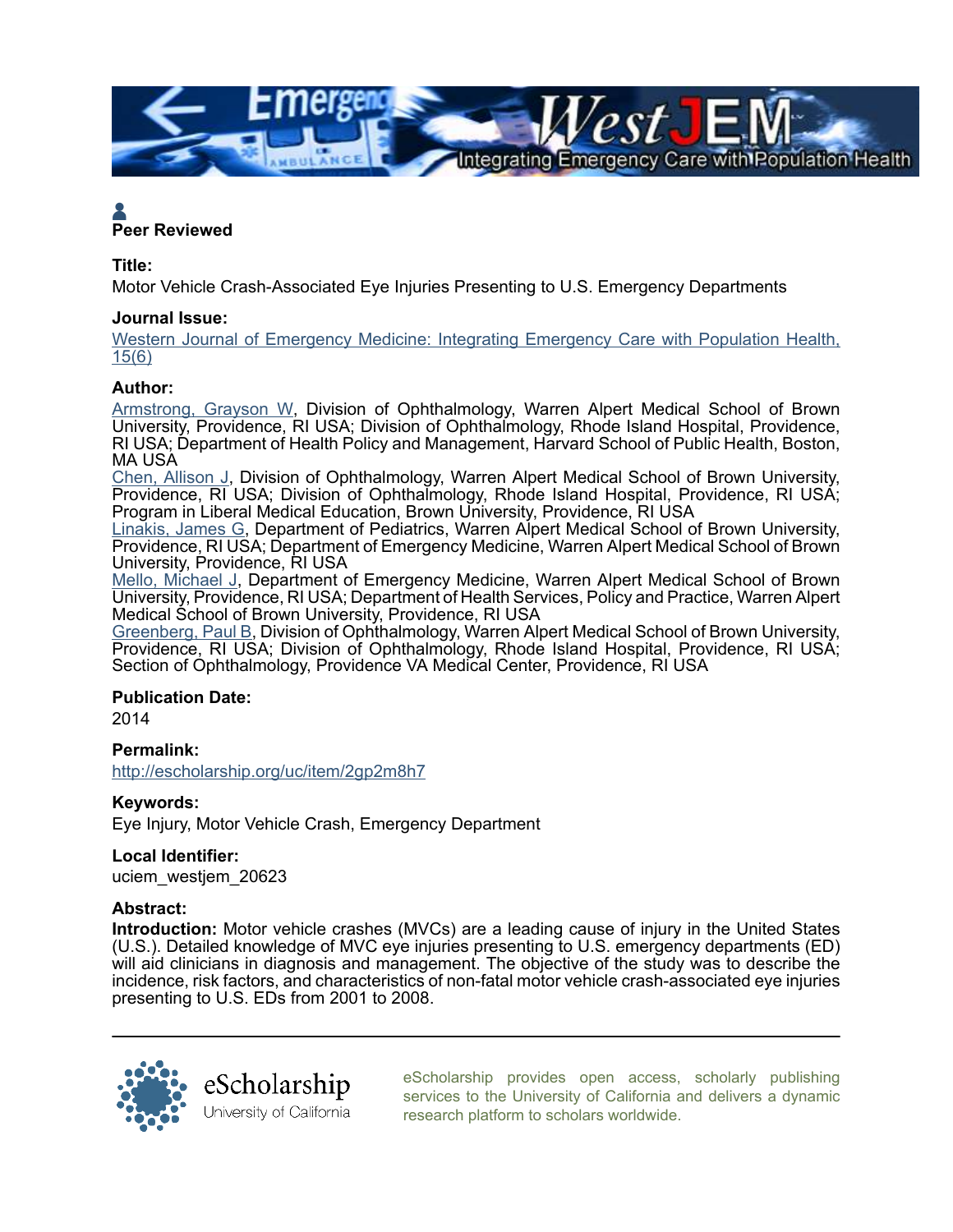Methods: Retrospective cross-sectional study using the National Electronic Injury Surveillance System All Injury Program (NEISS-AIP) from 2001 to 2008 to assess the risk of presenting to an ED with a MVC-associated eye injury in relation to specific occupant characteristics, including age, gender, race/ethnicity, disposition, and occupant (driver/passenger) status.

Results: From 2001 to 2008, an estimated 75,028 MVC-associated eye injuries presented to U.S. EDs. The annual rate of ED-treated eye injuries resulting from MVCs declined during this study period. Males accounted for 59.6% of eye injuries (95% confidence interval [CI] 56.2%-63.0%). Rates of eye injury were highest among 15-19 year olds (5.8/10,000 people; CI 4.3-6.0/10,000) and among African Americans (4.5/10,000 people; CI 2.0-7.1/10,000). Drivers of motor vehicles accounted for 62.2% (CI 58.3%-66.1%) of ED-treated MVC eye injuries when occupant status was known. Contusion/Abrasion was the most common diagnosis (61.5%; CI 56.5%-66.4%). Among licensed U.S. drivers, 16-24 year olds had the highest risk (3.7/10,000 licensed drivers; CI 2.6-4.8/10,000).

Conclusion: This study reports a decline in the annual incidence of ED-treated MVC-associated eye injuries. The risk of MVC eye injury is greatest among males, 15 to 19 year olds and African Americans. [West J Emerg Med. 2014;15(6):-0]

## Copyright Information:



Copyright 2014 by the article author(s). This work is made available under the terms of the Creative Commons Attribution-NonCommercia[l4.0 none 4.0 license, http://creativecommons.org/licenses/](http://creativecommons.org/licenses/by-nc/4.0 none 4.0/) [by-nc/4.0 none 4.0/](http://creativecommons.org/licenses/by-nc/4.0 none 4.0/)



[eScholarship provides open access, scholarly publishing](http://escholarship.org) [services to the University of California and delivers a dynamic](http://escholarship.org) [research platform to scholars worldwide.](http://escholarship.org)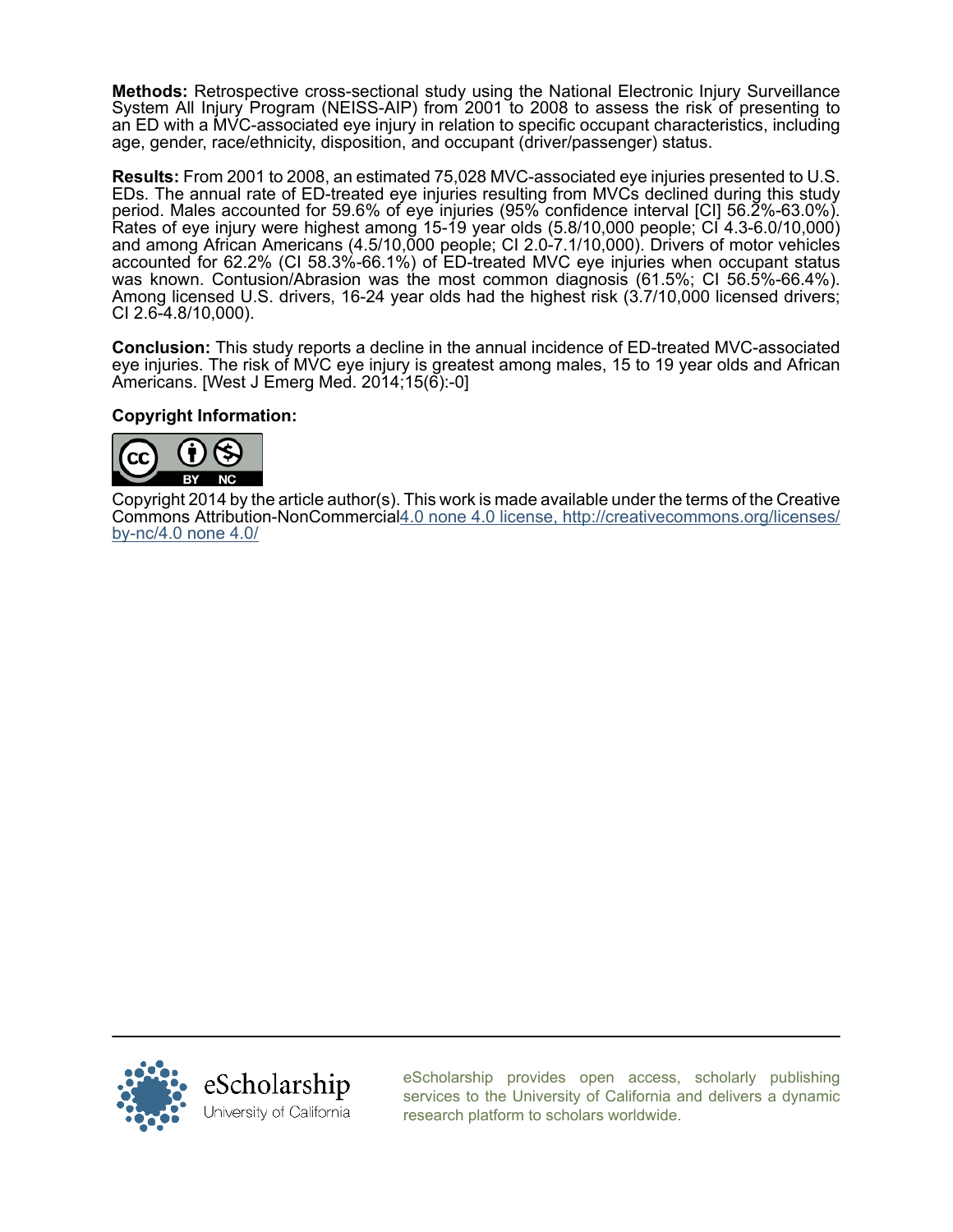# **Motor Vehicle Crash-Associated Eye Injuries Presenting to U.S. Emergency Departments**

**Grayson W. Armstrong, BA Allison J. Chen, BA James G. Linakis, MD, PhD Michael J. Mello, MD, MPH Paul B. Greenberg, MD**

Warren Alpert Medical School of Brown University, Providence, Rhode Island

*Supervising Section Editor:* Ali S. Raja, MD, MBA, MPH *Submission history:* Submitted December 21, 2013; Revision received April 10, 2014; Accepted May 5, 2014 Electronically published June 11, 2014 Full text available through open access at http://escholarship.org/uc/uciem\_westjem DOI: 10.5811/westjem.2014.5.20623

**Introduction:** Motor vehicle crashes (MVCs) are a leading cause of injury in the United States (U.S.). Detailed knowledge of MVC eye injuries presenting to U.S. emergency departments (ED) will aid clinicians in diagnosis and management. The objective of the study was to describe the incidence, risk factors, and characteristics of non-fatal motor vehicle crash-associated eye injuries presenting to U.S. EDs from 2001 to 2008.

**Methods:** Retrospective cross-sectional study using the National Electronic Injury Surveillance System All Injury Program (NEISS-AIP) from 2001 to 2008 to assess the risk of presenting to an ED with a MVC-associated eye injury in relation to specific occupant characteristics, including age, gender, race/ethnicity, disposition, and occupant (driver/passenger) status.

**Results:** From 2001 to 2008, an estimated 75,028 MVC-associated eye injuries presented to U.S. EDs. The annual rate of ED-treated eye injuries resulting from MVCs declined during this study period. Males accounted for 59.6% of eye injuries (95% confidence interval [CI] 56.2%-63.0%). Rates of eye injury were highest among 15-19 year olds (5.8/10,000 people; CI 4.3-6.0/10,000) and among African Americans (4.5/10,000 people; CI 2.0-7.1/10,000). Drivers of motor vehicles accounted for 62.2% (CI 58.3%-66.1%) of ED-treated MVC eye injuries when occupant status was known. Contusion/Abrasion was the most common diagnosis (61.5%; CI 56.5%-66.4%). Among licensed U.S. drivers, 16-24 year olds had the highest risk (3.7/10,000 licensed drivers; CI 2.6- 4.8/10,000).

**Conclusion:** This study reports a decline in the annual incidence of ED-treated MVC-associated eye injuries. The risk of MVC eye injury is greatest among males, 15 to 19 year olds and African Americans. [West J Emerg Med. 2014;15(6):693-700]

#### **INTRODUCTION**

Motor vehicle crashes (MVCs) are one of the leading causes of injuries in the United States (U.S.) and impose a large economic burden on the healthcare system.1,2 MVCs present unique eye injury risk factors such as rapid changes in velocity, potential broken glass exposure, airbag deployment, lack of occupant restraint use, and other foreign body exposure.<sup>3-8</sup> However, recent epidemiological studies of MVCs have not examined ocular injuries presenting

to emergency departments (EDs) in the U.S. (Table 1). A better understanding of the risk factors for MVC-related ocular injuries would aid clinicians in the diagnosis and management of MVC eye injury victims. We describe herein the characteristics of MVC-associated eye injuries presenting to United States (U.S.) EDs.

#### **METHODS**

This study received local institutional review committee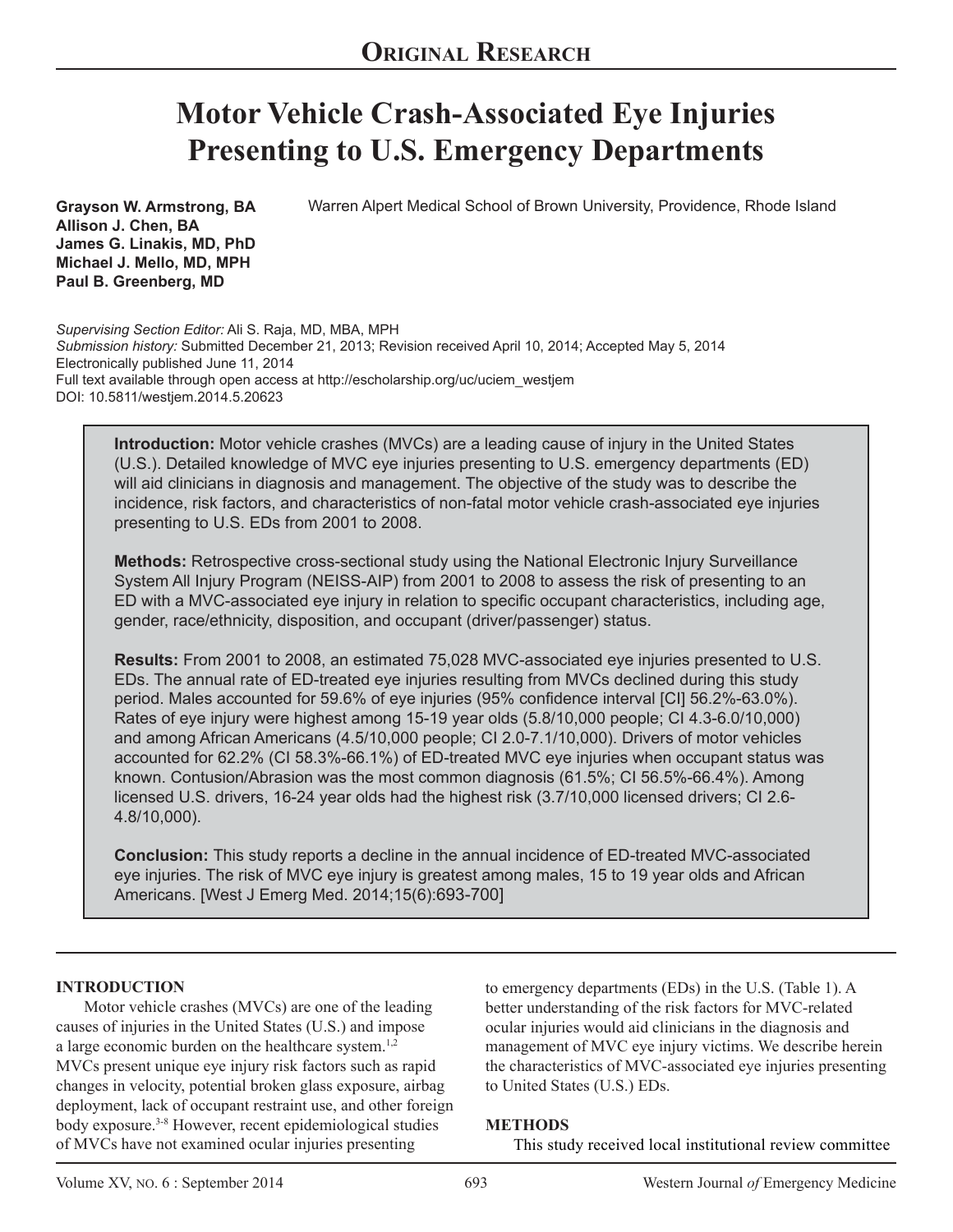| Author                                       | Population       | Study size<br>(# Eye injuries) | Study design  | Variables measured                                                                                                                                                           | Conclusions                                                                                                                                                                                                     |
|----------------------------------------------|------------------|--------------------------------|---------------|------------------------------------------------------------------------------------------------------------------------------------------------------------------------------|-----------------------------------------------------------------------------------------------------------------------------------------------------------------------------------------------------------------|
| Armstrong<br>et al<br>(present<br>study)     | <b>NEISS-AIP</b> | 221,091,934<br>(75,028)        | Retrospective | Characteristics of eye injuries<br>presenting to EDs, occupant<br>status, occupant gender age<br>race/ethnicity disposition                                                  | Injury incidence decreasing over<br>time, Increased risk among 15 to 19<br>year olds, males, African Americans.<br>Decreased risk among 0 to 4 year<br>olds and among elderly                                   |
| <b>McGwin</b><br>and<br>Owsley<br>$(2005)^3$ | NASS-CDS         | 66,941,420<br>(1,200,131)      | Retrospective | Characteristics of eye injury,<br>airbag deployment status,<br>seatbelt status, occupant status,<br>occupant gender age height<br>weight, vehicle characteristics            | Injury incidence increasing over time,<br>greater risk with airbag deployment,<br>increased age, female, crash<br>severity, high $\Delta V$ .<br>Decreased risk with heavier weight<br>occupant or seatbelt use |
| Duma et al<br>$(2005)^5$                     | NASS-CDS         | 2,413,347<br>(82, 405)         | Retrospective | Characteristics of eye injury,<br>full-powered vs depowered<br>airbag, seatbelt status,<br>occupant status, occupant<br>height age weight seat position,<br>crash $\Delta V$ | Depowered airbags have decreased<br>risk of eye injury, greater risk of injury<br>among driver, increased risk with<br>depowered airbag if greater weight<br>or increased $\Delta V$                            |
| Duma and<br>Jernigan<br>$(2003)^{15}$        | <b>NASS-CDS</b>  | 12,429,580<br>(24, 605)        | Retrospective | Characteristics of orbital<br>fractures, airbag deployment<br>status, seatbelt status, occupant<br>status, occupant gender age<br>height weight, crash AV                    | Airbags decrease incidence and<br>severity of orbital fractures                                                                                                                                                 |
| Hansen et<br>al (2003) <sup>16</sup>         | <b>NASS-CDS</b>  | 11,494,824<br>(289, 279)       | Retrospective | Characteristics of airbag vs non-<br>airbag injuries, age, dynamic<br>modeling of elderly vs young<br>eye injuries                                                           | Eye injury incidence and severity<br>increases with increasing age and<br>associated lens stiffness causes<br>increased stresses in ciliary body                                                                |
| Duma et al<br>$(2002)^4$                     | NASS-CDS         | 10,770,828<br>(238, 263)       | Retrospective | Characteristics of eye injury,<br>airbag deployment status,<br>seatbelt status, occupant status,<br>occupant gender age height<br>weight, use of eyewear, crash AV           | Airbags reduce severity of eye<br>injury but increase rate of corneal<br>abrasions, greater risk of injury<br>among drivers and light weight<br>occupants                                                       |

The National Electronic Injury Surveillance System – All Injury Program (NEISS-AIP) and the National Automotive Sampling System – Crashworthiness Data System (NASS-CDS) are United States injury datasets. ΔV represents a change in velocity during a motor vehicle crash.

exemption; review was not indicated for use of the NEISS-AIP database. This study adhered to the Declaration of Helsinki and all federal and state laws.

#### **Data Source**

The National Electronic Injury Surveillance System All Injury Program (NEISS-AIP) is a database containing national, weighted, annualized estimates for non-fatal injuries treated in U.S. EDs.<sup>9</sup> Data from 66 of the 100 NEISS hospitals with both trauma and non-trauma center EDs are included in the NEISS-AIP. These hospitals each have an ED with a minimum of six beds, are open 24 hours per day, and are used as a nationally representative, stratified probability sample of the roughly 5,000 hospitals in the U.S. with an ED of the same parameters. Each year, the NEISS-AIP collects data on approximately 500,000 non-fatal injury- and consumer-related cases. The NEISS-AIP defines non-fatal injuries as bodily harm resulting from severe exposure to an external force, substance, or submission.

Hospitals in the NEISS-AIP network provide data from injury-related ED cases daily. Each case report consists of coded variables describing characteristics of the injury, including demographic information, disposition upon ED discharge, principal diagnoses, primary body part affected, and the locale where the injury took place. Coders only report ED injury cases to the NEISS-AIP if specific mechanistic, diagnostic, and mortality criteria are met.<sup>10</sup> NEISS-AIP quality assurance coders code the cause, assault-relatedness, and transportation- and traffic-relatedness of each injury. The NEISS-AIP defines traffic-related injuries as those precipitating from MVCs occurring on a public highway, street, or road as opposed to any other location. Causes of injury are classified into major external cause and intent-of-injury groupings from the International Classification of Disease (ICD) 9-CM. We chose this national dataset over other potential databases due to its focus on ED-injury case data, which our study sought to address.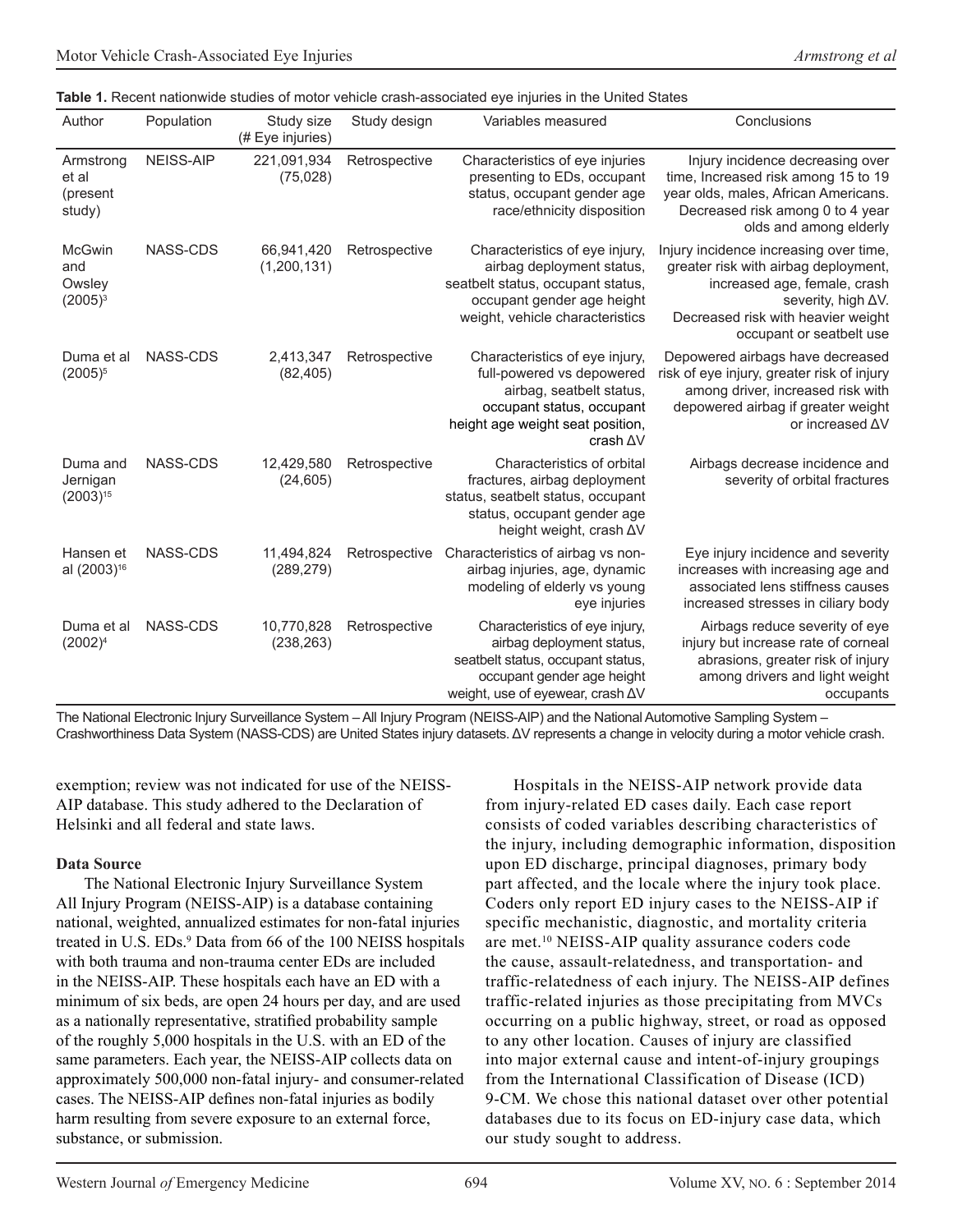| Characteristic         | Sample size |             | National estimates (95% Confidence Interval) <sup>a</sup> |         | Rate per<br>10,000 |
|------------------------|-------------|-------------|-----------------------------------------------------------|---------|--------------------|
| <b>Total ED Visits</b> |             |             |                                                           |         |                    |
| Male                   | 2,045,386   | 121,597,423 | $(105, 544, 620 - 137, 650, 226)$                         | 55.0%   | 8,394.8            |
| Female                 | 1,627,955   | 99,450,992  | $(86, 848, 538 - 112, 053, 445)$                          | 45.0%   | 6,650.0            |
| <b>Unknown</b>         | 759         | 43,519      | $(22.642 - 64.397)$                                       | 0.0002% |                    |
| Total                  | 3,674,100   | 221,091,934 | $(192, 415, 800 - 249, 768, 068)$                         | 100%    | 7,509.9            |
| Total MVC ED cases     |             |             |                                                           |         |                    |
| Male                   | 174,335     | 9,734,788   | $(8,034,67-11,434,889)$                                   | 45.3%   | 672.1              |
| Female                 | 204,542     | 11,760,691  | $(9,661,377-13,860,004)$                                  | 54.7%   | 786.4              |
| <b>Unknown</b>         | 85          | 3,778       | $(1,603-5,953)$                                           | 0.0002% |                    |
| Total                  | 378,962     | 24,499,257  | $(17,729,204-25,269,310)$                                 | 100%    | 730.3              |
| MVA eye Injury cases   |             |             |                                                           |         |                    |
| Male                   | 763         | 44,702      | $(36,534-52,870)$                                         | 59.6%   | 3.1                |
| Female                 | 551         | 30,326      | $(24, 547 - 36, 085)$                                     | 40.4%   | 2.0                |
| Total                  | 1,314       | 75,028      | $(62, 103 - 87, 953)$                                     | 100%    | 2.5                |

**Table 2.** Demographics of United States emergency department visits from 2001-2008, including motor vehicle crash and eye injury data.

aNational estimates derived utilizing NEISS-AIP weighted frequencies.

**bRate of injury calculated using national population estimates from US Bureau of the Census, January, 2005.** 

*ED*, emergency department, *MVC*, motor vehicle crash, *MVA*, motor vehical accident

#### **Data Analysis**

This was a retrospective cross-sectional study using the NEISS-AIP database to examine eye injuries sustained by occupants of MVCs treated in EDs from 2001 through 2008 (the most recent year data were available at time of analysis).<sup>9</sup>

The inclusion criteria for this study were cases where the "eyeball" was identified as the primary body part injured and where "motor vehicle occupant" (MV-occupant) was identified as the precipitating cause of injury. Motorcycle and pedestrian injuries were excluded from our study.

We derived national injury estimates using the sample weights representing the inverse probability of selection for each case seen in the 66 NEISS-AIP hospitals. Weighted counts of injuries serve as representative numbers for national injuries and are derived from the NEISS-AIP dataset. We estimated projected incidences of injury along with their associated 95% confidence intervals (CIs) using STATA SE, version 10.0 (STATA Corporation, College Station, Texas, USA). The program's Survey commands (svy) are capable of accounting for the sampling weight structure present in the NEISS-AIP database. The types, dispositions, and mechanisms of eye injuries, as well as the race and ethnicity of patients, were tabulated. We created figures using Microsoft Excel, version 14.2.3. The program's 'Add Trendline…' linear regression function was used to create associated trendlines.

We determined rates of injury among the general population using national population estimates from the U.S. Census Bureau.<sup>11</sup> The estimated population data for July 1, 2004, and July 1, 2005 were averaged, yielding a population

estimate for January 1, 2005, the midpoint of our study. We used U.S. Census Bureau data for annual as well as race and ethnicity population estimates where appropriate.

We determined rates of injury specifically among drivers in MVCs using both NEISS-AIP national estimates of MVCrelated eye injuries among drivers and U.S. Department of Transportation Federal Highway Administration estimates of licensed drivers in the U.S.12-14 The NEISS-AIP records the driver (and passenger occupant) status of ED-treated injury cases. We averaged the estimated U.S. licensed driver population data for 2004 and 2005, yielding an estimate for January 1, 2005, the midpoint of our study.

#### **RESULTS**

From 2001 to 2008, an estimated 221,091,934 (95% confidence interval [CI] 192,415,800-249,768,068) ED visits due to non-fatal injury occurred in the U.S., of which 21,499,257 (CI 17,729,204-25,269,310), or 9.7%, were due to MVCs (Table 2). An estimated 75,028 (CI 62,103-87,953) cases, representing 0.3% of MVC ED visits, involved an injury to the eyeball. Motor vehicle crash patients presented to EDs at an estimated rate of 730.2 cases per 10,000 people (CI 602.2-858.3/10,000), while MVC-associated eye injuries presented to EDs at an estimated rate of 2.5 cases per 10,000 people (CI 2.1-3.0/10,000). Males presented to EDs more often with MVC eye injuries (59.6%; CI 56.2%-63.0%).

The estimated annual incidence of MVC-associated eye injuries presenting to EDs are presented in the figure. The annual estimated rate of MVC-associated eye injuries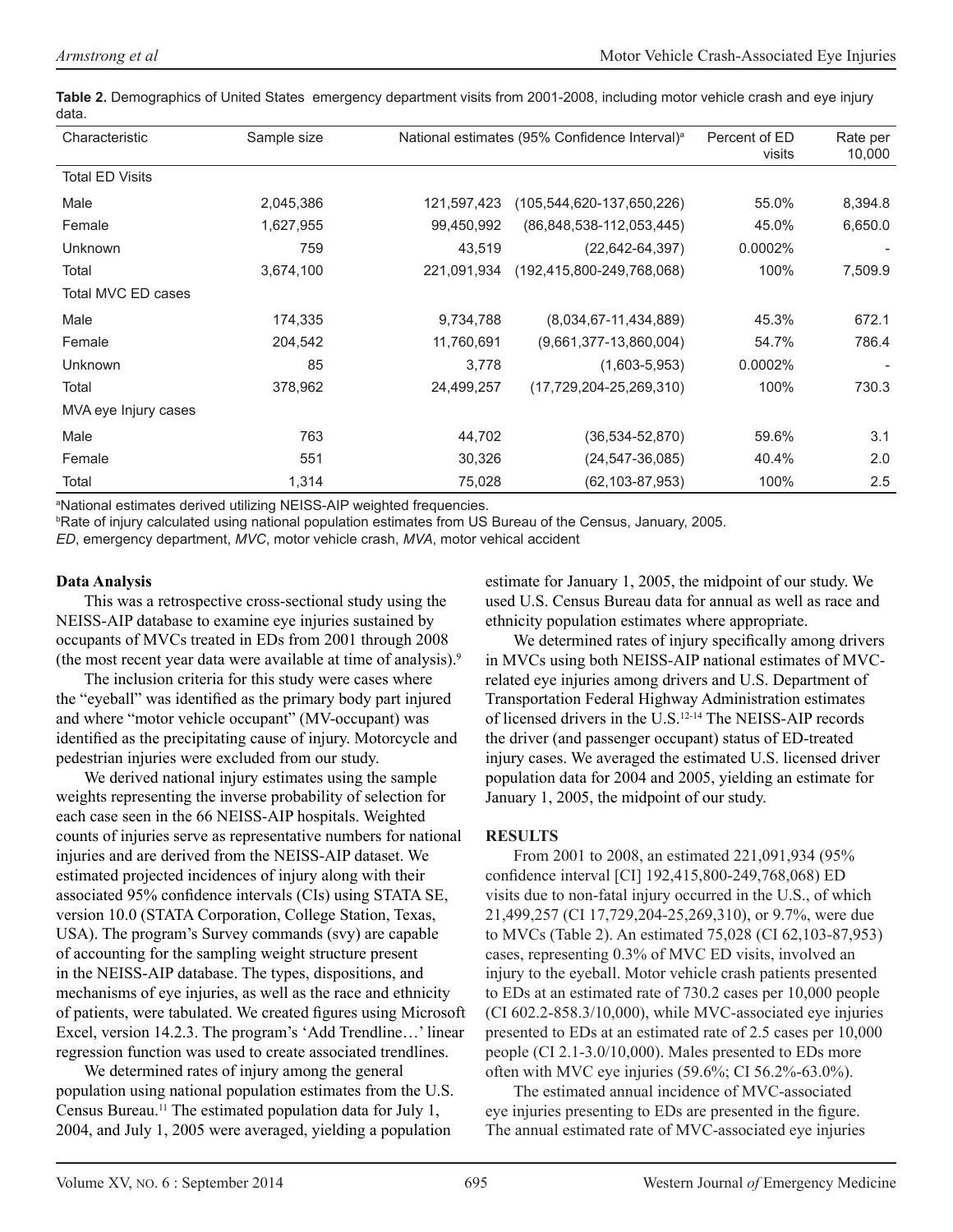| Table 3. Age breakdown of motor vehicle crash-associated eye |
|--------------------------------------------------------------|
| injuries treated in U.S. emergency departments, 2001-2008.   |

| Age      | Sample<br>size | National<br>estimates (95%<br>Confidence<br>Interval) <sup>a</sup> | Percent<br>of ED<br>visits | Rate per<br>10,000<br>people <sup>b</sup> |
|----------|----------------|--------------------------------------------------------------------|----------------------------|-------------------------------------------|
| 0 to 19  | 440            | 20,773<br>$(16.056 - 25.489)$                                      | 27.7%                      | 2.5                                       |
| 20 to 29 | 310            | 18,152<br>$(14, 792 - 21, 512)$                                    | 24.2%                      | 4.5                                       |
| 30 to 49 | 382            | 23,840<br>$(18, 435 - 29, 246)$                                    | 31.8%                      | 2.8                                       |
| 50 to 69 | 146            | 9,964<br>$(7,720-12,208)$                                          | 13.3%                      | 1.7                                       |
| $70+$    | 35             | 2,278<br>$(1, 240 - 3, 317)$                                       | 3.0%                       | 0.9                                       |
| Unknown  | 1 <sup>c</sup> | 21.4<br>$(0-64.2)$                                                 | 0.03%                      |                                           |
| Total    | 1,314          | 75,028<br>$(62, 103 - 87, 953)$                                    | 100%                       | 2.5                                       |

<sup>a</sup>National estimates derived using NEISS-AIP weighted frequencies.

**PRate of injury calculated using national population estimates from** US Bureau of the Census, January, 2005.

<sup>c</sup>National estimates based on less than 20 actual cases and may not be statistically stable.

*ED*, emergency department

varied substantially from year to year, though a distinct decreasing trend was observed. A 20% decrease was also seen in the nationally estimated number of ED visits from all MVC injuries over the eight-year period (a reduction from 100.3/10,000 people to 79.8/10,000 people).

The age breakdown of ED-treated MVC-associated eye injury patients is detailed in Table 3. The estimated rate of MVC eye injuries peaked in the 15- to 19-year-old age group (5.8/10,000; CI 4.3-6.0/10,000) and then decreased with increasing age (not presented in table). Children less than





**\***National estimates derived utilizing NEISS-AIP weighted frequencies. Rate of injury calculated using national population estimates from US Bureau of the Census, January, 2005. Trendline created using Microsoft Excel's 'Add Trendline…' linear regression function.

**Table 4.** Rates of motor vehicle crash-associated eye injuries among licensed drivers in the U.S.

| Age       | Sample<br>size  |        | National estimates (95%<br>Confidence Interval) <sup>a</sup> |     |
|-----------|-----------------|--------|--------------------------------------------------------------|-----|
| 16-24     | 160             | 9,656  | $(6,839-12,472)$                                             | 3.7 |
| 25-34     | 134             | 9.181  | $(6,853-11,509)$                                             | 2.5 |
| $35 - 44$ | 104             | 6.407  | $(4,303 - 8,511)$                                            | 1.6 |
| 45-54     | 85              | 6.435  | $(4,499-8,371)$                                              | 1.6 |
| 55-64     | 42              | 3.013  | $(1,815-4,211)$                                              | 1.1 |
| 65-74     | 10 <sup>c</sup> | 601    | $(122 - 1, 081)$                                             | 0.4 |
| $75+$     | 8 <sup>c</sup>  | 759    | $(97.4 - 1.421)$                                             | 0.6 |
| Total     | 547             | 36.222 | $(28, 553 - 43, 891)$                                        | 1.8 |

aNational estimates derived using NEISS-AIP weighted frequencies.

<sup>c</sup>National estimates based on less than 20 actual cases and may not be statistically stable.

<sup>d</sup>Rate of injury calculated using the number of estimated licensed drivers in the US, estimated by US Department of Transportation Federal Highway Administration, January, 2005.

five years of age had the lowest estimated rate of MVC eye injuries (0.8/10,000; CI 0.4-1.2/10,000).

Table 4 details the estimated rate of ED presentation of MVC-associated eye injuries per licensed driver in the U.S. The rate of eye injury was highest in the 16 to 24 age group (3.7/10,000 licensed drivers; CI 2.6-4.8/10,000) and decreased with increasing age; in the 65 to 74 age group, however, the number of eye injuries reported was too low to provide stable estimates.

We list race and ethnicity data for MVC-associated eye injury cases in Table 5. They are presented as percentages of ED cases where race and ethnicities were known and recorded in the NEISS-AIP. The white non-Hispanic population had the greatest estimated incidence of eye injuries during our study period (59.6%; CI 45.8%-73.4%). Taking U.S. race and ethnicity population estimates into account and excluding the 'other non-Hispanic' category, the estimated rate of MVC eye injury was highest among African Americans (4.5/10,000; CI 2.0-7.1/10,000) and was lowest for Asian non-Hispanics (0.9/10,000; CI -0.3 to 2.0/10,000).

Further MVC victim- and crash-characteristics (diagnosis, disposition, occupant status) are presented in Table 6. The most common diagnoses were contusion/ abrasion (61.5%; CI 56.5-66.4%), foreign body (19.7%; CI 15.5-23.9%), and hemorrhage (4.1%; CI 2.6-5.6%). The majority of patients were treated and released from the ED (94.9%; CI 92.8-97.0%). Drivers suffered the majority of MVC eye injuries (62.2% excluding unknown; CI 58.3%- 66.1%) as compared to passengers.

The rates of elderly MVC eye injuries were decreased across all diagnostic categories except for 'hemorrhage,' though the number of eye injuries reported per diagnosis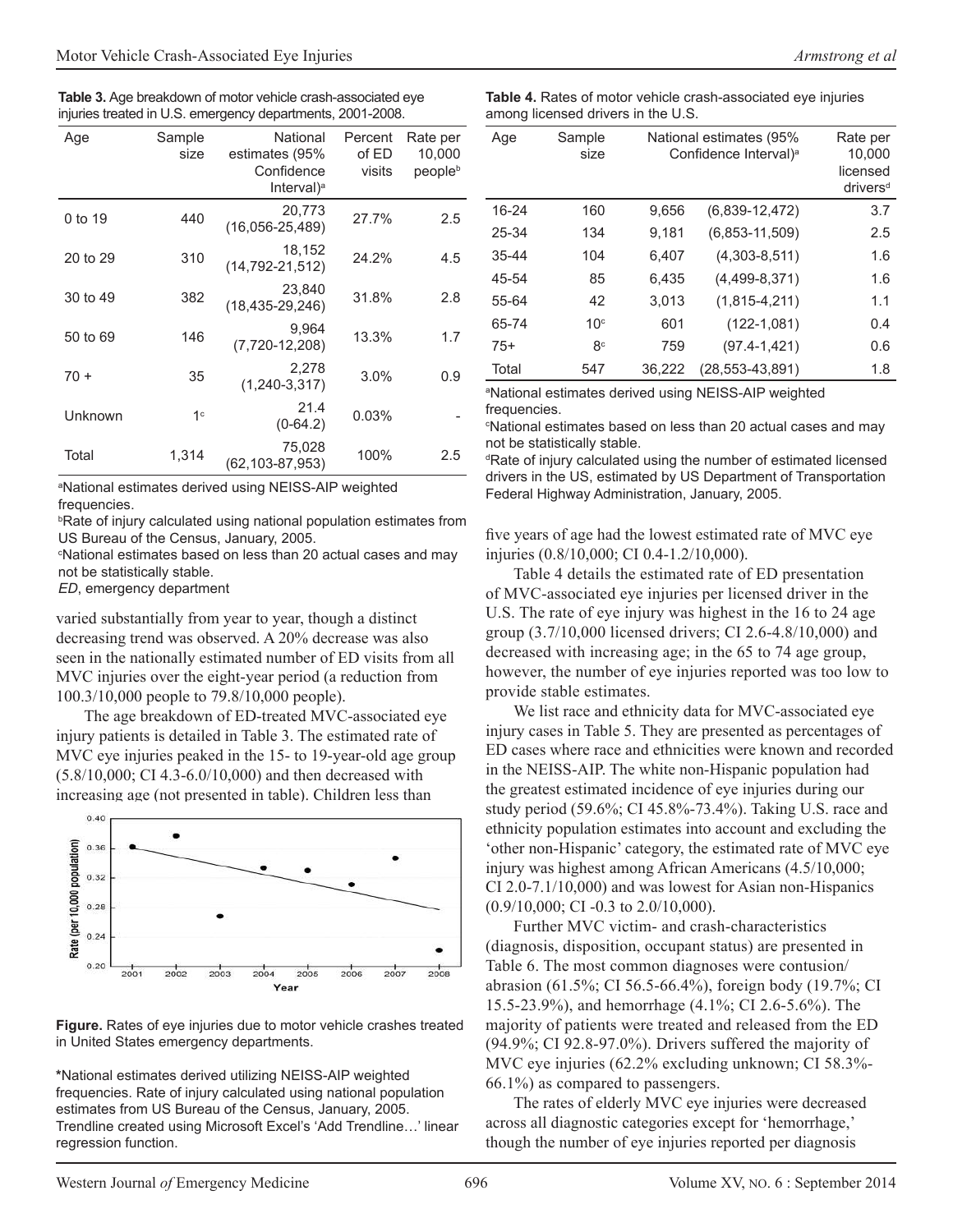| Table 5. Race and ethnicity breakdown of motor vehicle crash-  |
|----------------------------------------------------------------|
| associated eye injuries treated in U.S. emergency departments, |
| 2001-2008.                                                     |

| Race/ethnicity              | Sample<br>size  | National<br>estimates (95%<br>Confidence | Percent of<br><b>ED</b> visits<br>(excluding | Rate<br>per<br>10,000 |
|-----------------------------|-----------------|------------------------------------------|----------------------------------------------|-----------------------|
|                             |                 | Interval) <sup>a</sup>                   | unknown)                                     | Peopleb               |
| White Non-<br>Hispanic (NH) | 494             | 33,919<br>$(23,997-43,842)$              | 45.2%<br>$(59.6\%)$                          | 3.1                   |
| African<br>American         | 338             | 16,284<br>$(7,057 - 25,512)$             | 21.7%<br>(28.6%)                             | 4.5                   |
| Hispanic                    | 105             | 4.474<br>$(2, 153 - 6, 796)$             | $6.0\%$<br>$(7.9\%)$                         | 1.1                   |
| Asian NH                    | 18 <sup>c</sup> | 1.050<br>$(-344 - 2, 444)$               | 1.4%<br>$(1.8\%)$                            | 0.9                   |
| American<br>Indian NH       | 8c              | 911<br>$(-724 - 2.546)$                  | 1.2%<br>$(1.6\%)$                            | 4.1                   |
| Other NH                    | 12 <sup>c</sup> | 266<br>$(-7.96 - 540)$                   | $0.4\%$<br>$(0.5\%)$                         | 6.6                   |
| Unknown                     | 339             | 18,123<br>$(8.056 - 28.190)$             | 24.2%                                        |                       |

aNational estimates derived using NEISS-AIP weighted frequencies. **PRate of injury calculated using national population estimates from** US Bureau of the Census, January, 2005.

<sup>c</sup>National estimates based on less than 20 actual cases and may not be statistically stable.

in each age category was often too low to provide stable estimates (data not presented).

## **DISCUSSION**

To our knowledge, this is the first study to characterize and identify risk factors associated with ED-treated nonfatal MVC-associated eye injuries using a national ED database. This study underscores the importance of several trends that differ from previous literature on MVCassociated eye injuries: a recent decline in the incidence of ED-treated injuries, a decreased risk among the elderly, and an increased risk among males, adolescents (age 15 to 19) and African Americans.3-5,15-16

We found that the incidence of ED-treated MVCassociated eye injuries decreased during our study period. In contrast, McGwin and colleagues<sup>3</sup> cited an increasing trend in the risk of eye injuries from MVCs; however, their study did not focus specifically on ED-treated injuries, surveyed a different time period (1988-2001), and used a different injury database. The mandated inclusion of dual front-seat airbags in passenger cars during their study period resulted in higher rates of minor MVC-eye injuries (i.e. corneal abrasions) despite a simultaneous reduction in severe MVC-eye injuries.4,5,17 Advanced frontal airbag systems, mandated in model year 2006, represented an improvement over previous airbag technologies in their ability to sense occupant size, seat position, seatbelt use, and crash severity so as to deploy airbags at an appropriate level of power.18,19 The advanced

**Table 6.** Patient and crash characteristics of motor vehicle crashassociated eye injuries treated in U.S. emergency departments, 2001-2008.

| Characteristic                        | Sample<br>size  | National estimates<br>(95% Confidence<br>Interval) <sup>a</sup> | Percent of<br>ED visits<br>(excluding<br>unknown) |
|---------------------------------------|-----------------|-----------------------------------------------------------------|---------------------------------------------------|
| Diagnosis                             |                 |                                                                 |                                                   |
| Contusion/abrasion                    | 843             | 46,114<br>$(36, 592 - 55, 636)$                                 | 61.5%                                             |
| Foreign body                          | 227             | 14,801<br>$(11, 632 - 17, 971)$                                 | 19.7%                                             |
| Hemorrhage                            | 58              | 3,095<br>$(1,658-4,531)$                                        | 4.1%                                              |
| Laceration                            | 42              | 2,712<br>$(1, 397 - 4, 027)$                                    | 3.6%                                              |
| Conjunctivitis                        | 34              | 2,219<br>$(1, 108 - 3, 331)$                                    | 3.0%                                              |
| Hematoma                              | 14 <sup>c</sup> | 1,032<br>$(123-1, 941)$                                         | 1.4%                                              |
| Burn chemical                         | 7 <sup>c</sup>  | 693<br>$(26.5 - 1, 359)$                                        | 0.9%                                              |
| Puncture                              | 4 <sup>c</sup>  | 274<br>$(-51.7 - 599)$                                          | 0.4%                                              |
| Burn not specified                    | 2 <sup>c</sup>  | 126<br>$(-108-359)$                                             | 0.2%                                              |
| Strain/sprain                         | 1 <sup>c</sup>  | 119<br>$(-119-357)$                                             | 0.2%                                              |
| Burn thermal                          | 1 <sup>c</sup>  | 21.4<br>$(-21.5-64.2)$                                          | 0.03%                                             |
| Other                                 | 81              | 3,823<br>$(2,400-5,246)$                                        | 5.1%                                              |
| Disposition                           |                 |                                                                 |                                                   |
| Treated/released                      | 1,248           | 71,201<br>$(58, 745 - 83, 656)$                                 | 94.9%                                             |
| Hospitalized/<br>transferred/observed | 59              | 3,576<br>$(1,891-5,260)$                                        | 4.8%                                              |
| Othere                                | 7 <sup>c</sup>  | 252<br>$(-21-525)$                                              | 0.3%                                              |
| Occupant status                       |                 |                                                                 |                                                   |
| Driver                                | 547             | 36,222<br>$(28, 553 - 43, 891)$                                 | 48.3%<br>$(62.2\%)$                               |
| Passenger                             | 453             | 21.812<br>$(17,069-26,556)$                                     | 29.1%<br>(37.5%)                                  |
| Other specified                       | 3 <sup>c</sup>  | 162<br>$(-82 - 407)$                                            | $0.2\%$ (0.3%)                                    |
| Unknown/<br>unspecified               | 311             | 16.831<br>$(12, 743 - 20, 919)$                                 | 22.4%                                             |
| Total                                 | 1,314           | 75,028<br>$(62, 103 - 87, 953)$                                 | 100%                                              |

aNational estimates derived using NEISS-AIP weighted frequencies. <sup>c</sup>National estimates based on less than 20 actual cases and may not be statistically stable.

e 'Other disposition' includes against medical advice/left without being seen and unknown.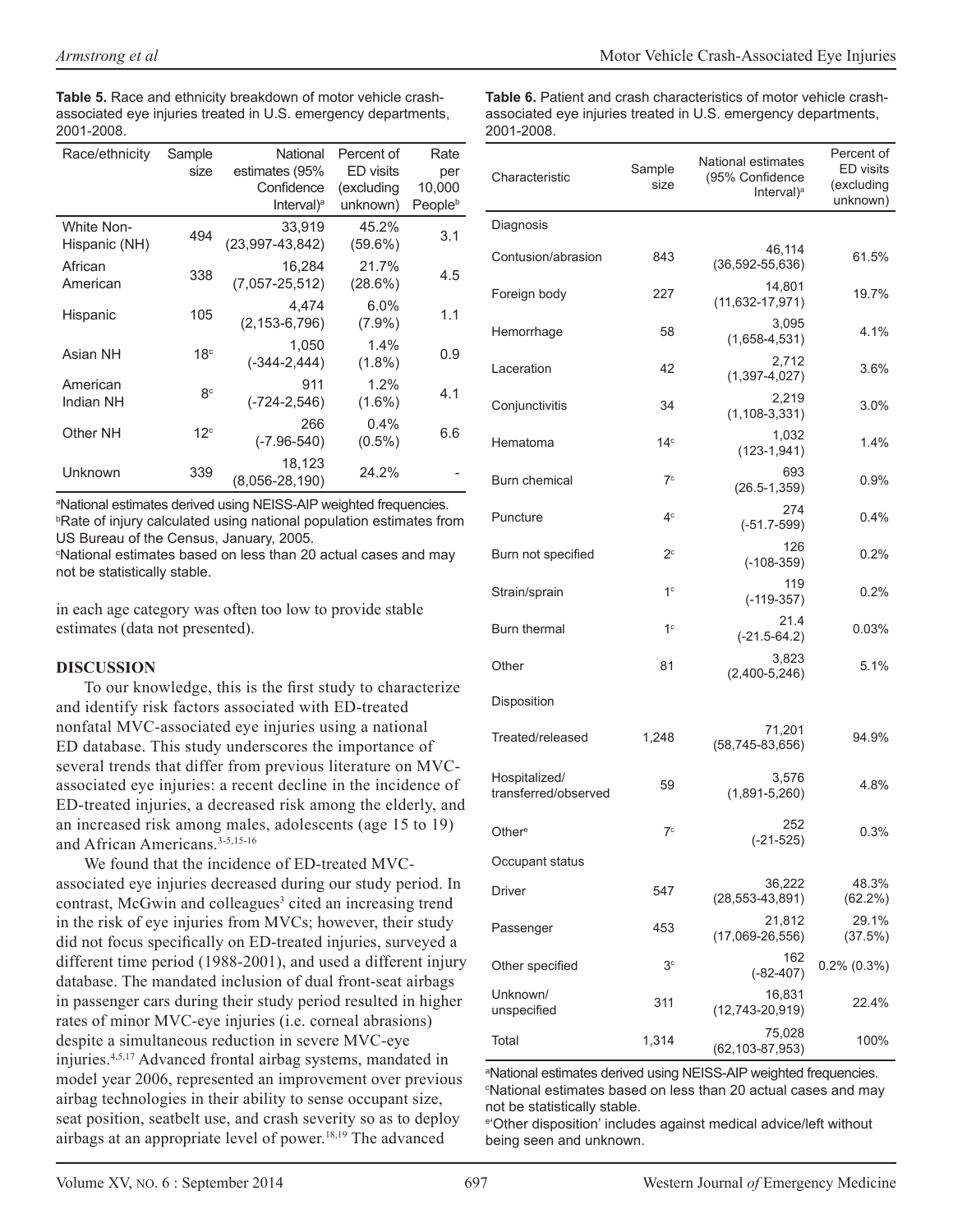airbags may have decreased MVC eye-injury risk in our study period.

An estimated 9,280 to 11,600 eyeball injuries occur in the U.S. as a result of MVCs annually.<sup>3</sup> Our annual incidence of ED-treated MVC eyeball injuries fell within this predicted range with the exception of our 2003 (7,793 injuries) and 2008 (6,769 injuries) data. Hence, our findings suggest that the majority of MVC eyeball injuries occurring in the U.S. were seen in EDs.

Males in our study were at the greatest risk of suffering an ED-treated MVC eye injury, which is contrary to another MVC eye injury study but is consistent with males being injured more often in MVCs.<sup>3,14</sup> The increased risk of MVC injury among males has been linked to a higher incidence of loss-of-control crashes and a greater incidence of speeding.<sup>20</sup> Crashes of increased severity and with larger changes in velocity have been associated with an increased risk of MVC eye injury.<sup>5</sup>

While both drivers and passengers of vehicles involved in MVCs may sustain eye injuries, drivers were treated in EDs at a higher rate during our study period. This trend is echoed in the existing MVC eye injury literature.<sup>3-5,21</sup> After accounting for the relative abundance of drivers at risk of MVCs when compared to passengers, however, the relative risk of MVCassociated eye injury was found to be the same for both drivers and passengers.<sup>3</sup>

Adolescents aged 15 to 19 had the highest rate of MVCassociated eye injuries presenting to EDs. Among licensed drivers, those in the 16- to 24-year-old age group were found to have the highest rate of MVC eye injury visits. Previous studies have identified both young drivers (16 to 35 years of age) and older drivers (>43 years of age and >66 years of age) as being at the greatest risk of MVC eye injury.3,16,22 Our results may be due to the increased rate of MVC among adolescents and young adults, which has been attributed to driving inexperience in the youngest age groups, an increased likelihood of undertaking risky driving practices, and a decreased use of seat belts.<sup>23-27</sup>

Researchers have hypothesized that mechanical changes that occur in the aging eye predispose older patients to an increased risk of MVC-associated eye injury and to different injury diagnoses and outcomes.16,28 However, we found that after the age of 18, the risk of presenting to an ED with a MVC eye injury decreased with increasing age. Indeed, the elderly population had the lowest rate of MVC eye injury per person among adults. The elderly also had the lowest rate of MVC eye injury across nearly all diagnostic categories. Several explanations may account for our results. First, elderly persons increasingly forego driving motor vehicles voluntarily as they age.<sup>29-30</sup> Second, many states require elderly persons to undergo in-person license renewal as well as visual acuity and driving testing, which allows states to limit licensing of high-risk elderly drivers.31-33 Lastly, elderly patients have the highest rate of seat belt use, a behavior

known to decrease eye injury risk.<sup>7,34</sup> These findings are especially important in light of the rapidly increasing population of elderly individuals in the U.S.<sup>35</sup>

Our study found that African Americans had the highest rate of ED-treated MVC eye injuries. Praevious studies have found that African Americans use seat belts less often than other racial and ethnic populations, a practice shown to increase the risk of MVC eye injury.3,7,36

Similar to previous studies, we identified corneal abrasion/contusion, foreign body and hemorrhage as the most common ED-treated ocular diagnoses resulting from MVCs, especially after the deployment of an airbag.<sup>3-7,37-40</sup> While the NEISS-AIP is unable to provide detailed information regarding foreign body and hemorrhage diagnoses, existing case reports and reviews document the injury variability within these broad diagnostic categories.<sup>40-44</sup>

## **LIMITATIONS**

The findings reported in this study should be considered in light of several limitations. First and foremost, the NEISS-AIP database only reports injuries presenting to U.S. EDs, which may skew our results toward more serious eye injuries. It is unknown what proportion of MVC-associated eye injuries present to non-ED healthcare settings, but our study suggests that the majority of MVC-related eye injuries are seen in EDs. Second, the severity, visual outcomes, and long-term morbidities of injuries were not available in the NEISS-AIP database for evaluation. Third, injuries to the ocular adnexal tissues were coded as injuries to the "face" within the NEISS-AIP database, making it difficult to study these injuries specifically. Fourth, the NEISS-AIP is more likely to record cases of isolated ocular trauma as opposed to eye injury cases that occur as a secondary diagnosis or that occur during multi-trauma, unless the principle multitrauma diagnosis is determined to affect the eyeball. This may result in an underestimation in both the number of and the severity of MVC eye injuries presenting to EDs in our study. Similarly, victims whose injuries were coded in the NEISS-AIP as affecting "25-50 percent body" or "all body parts," instead of "eyeball" may have sustained eye injuries, but we did not include these cases in our study. Additionally, the NEISS-AIP does not record the specific anatomic area of the eye affected by injury (i.e. cornea, vitreous, retina). Lastly, using the entire U.S. population as the denominator in rate calculations results in an underestimation of true incidence of injury, as this calculation assumes that the entire population is a vehicle occupant and that all individuals are at equal risk of MVC eye injury.

#### **CONCLUSION**

In summary, we report a decline in the rate of ED-treated MVC eye injuries in the U.S. and identify an increased risk among males, 15 to 19 year olds, and African Americans. Understanding and further investigating risk factors associated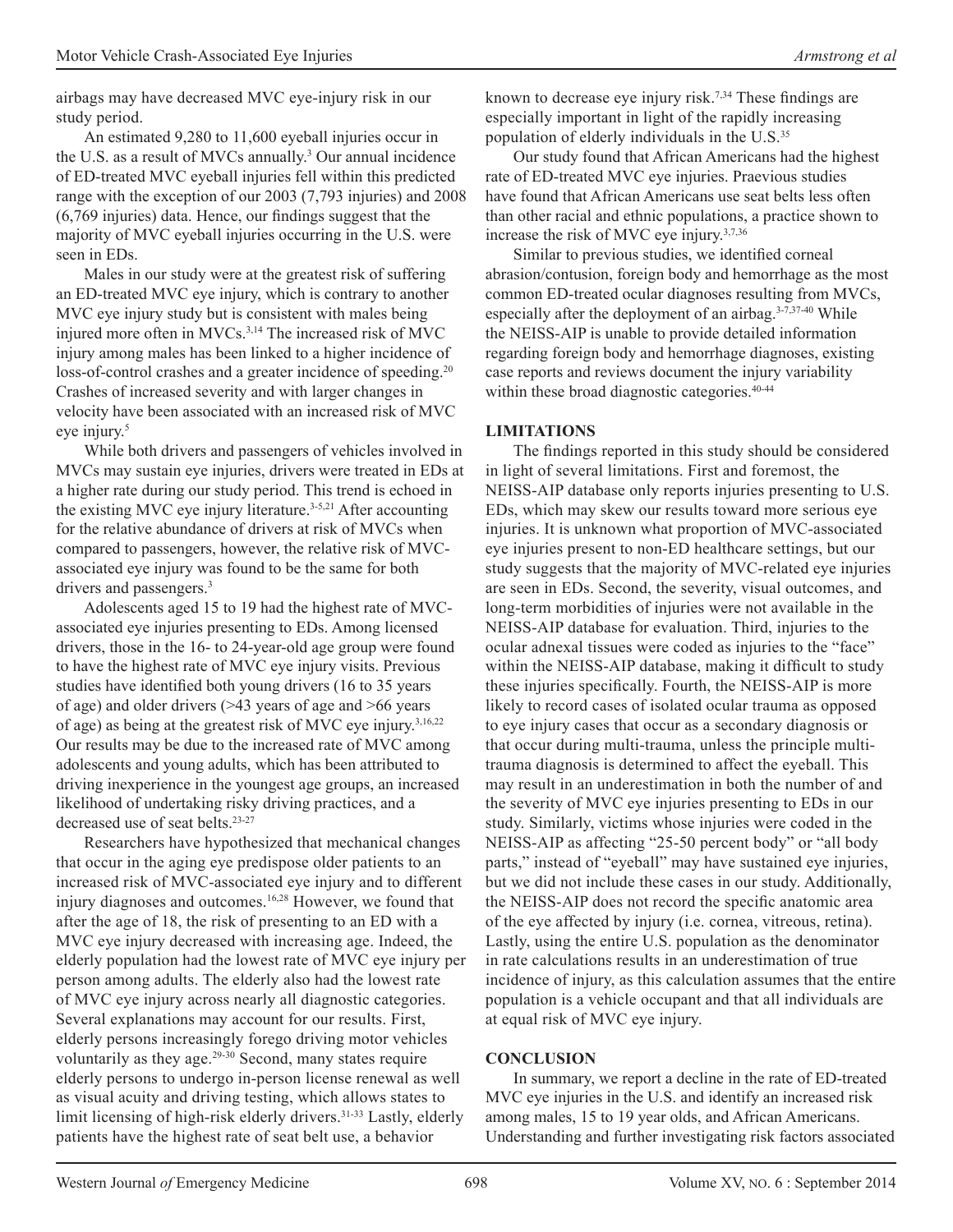with ED-treated MVC eye injuries will aid emergency medicine clinicians in diagnosis and management, and should guide future prevention strategies.

*Address for Correspondence*: Paul B. Greenberg, MD, Division of Ophthalmology, Rhode Island Hospital, 1 Hoppin Street, Suite 200, Providence, RI 02903. Email: paul\_greenberg@brown.edu

*Conflicts of Interest*: By the *West*JEM article submission agreement, all authors are required to disclose all affiliations, funding sources and financial or management relationships that could be perceived as potential sources of bias. The authors disclosed none.

#### **REFERENCES**

- 1. Office of Statistics and Programming, National Center for Injury Prevention and Control. 10 leading causes of nonfatal unintentional injury, United States – 2007, all races, both sexes, disposition: all cases. Available at: http://www.cdc.gov/ncipc/wisqars/nonfatal/quickpicks/ quickpicks\_2007/unintall.htm. Accessed November 30, 2013.
- 2. Center for Disease Control and Prevention, National Center for Injury Prevention and Control. Save lives, save dollars: prevent motor vehicle-related injuries. 2010:1-2. Available at: http://www.cdc.gov/ injury/pdfs/cost-MV-a.pdf. Accessed November 30, 2013.
- 3. McGwin G, Owsley C. Risk factors for motor vehicle collision-related eye injuries. *Arch Ophthalmol.* 2005;123:89–95.
- 4. Duma SM, Jernigan MV, Stitzel JD, et al. The effect of frontal air bags on eye injury patterns in automobile crashes. *Arch Ophthalmol.* 2002;120:1517–1522.
- 5. Duma SM, Rath AL, Jernigan MV, et al. The effects of depowered airbags on eye injuries in frontal automobile crashes. *Am J Emerg Med.* 2005;23:13–19.
- 6. Ghoraba H. Posterior segment glass intraocular foreign bodies following car accident or explosion. *Graefes Arch Clin Exp Ophthalmol.* 2002;240:524–528.
- 7. Rao SK, Greenberg PB, Filippopoulos T, et al. Potential impact of seatbelt use on the spectrum of ocular injuries and visual acuity outcomes after motor vehicle accidents with airbag deployment. *Ophthalmology*. 2008;115:573–576.e1.
- 8. Nanda SK, Mieler WF, Murphy ML. Penetrating ocular injuries secondary to motor vehicle accidents. *Ophthalmology*. 1993;100:201–207.
- 9. United States Department of Health and Human Services, Centers for Disease Control and Prevention, National Center for Injury Prevention and Control, United States Consumer Product Safety Commission. National electronic injury surveillance system all injury program, 2007. Available at: http://www.icpsr.umich.edu/icpsrweb/ NACJD/studies/26941/detail. Accessed November 30, 2013.
- 10. Armstrong GW, Kim JG, Linakis JG, et al. Pediatric eye injuries presenting to United States emergency departments: 2001-2007. *Graefes Arch Clin Exp Ophthalmol*. 2013;251:629-636.
- 11. United States Department of Commerce, United States Census Bureau.

Population estimates. 2012. Available at: http://www.census.gov/popest/ data/historical/2000s/vintage\_2009/index.html. Accessed November 30, 2013.

- 12. United States Department of Transportation, Federal Highway Administration, Office of Highway Policy Information. Our nation's highways: 2010. 2010. Available at: http://www.fhwa.dot.gov/ policyinformation/pubs/hf/pl10023/index.cfm. Accessed November 30, 2013.
- 13. United States Department of Transportation, Federal Highway Administration, Office of Highway Policy Information. Distribution of licensed drivers-2010 by sex and percentage in each age group and relation to population. 2011. Available at: http://www.fhwa.dot.gov/ policyinformation/statistics/2010/dl20.cfm. Accessed November 30, 2013.
- 14. National Highway Traffic Safety Administration. Fatality analysis reporting system (FARS) encyclopedia. 2012. Available at: http:// www-fars.nhtsa.dot.gov/QueryTool/QuerySection/selectyear.aspx. Accessed November 30, 2013.
- 15. Duma SM, Jernigan MV. The effects of airbags on orbital fracture patterns in frontal automobile crashes. *Ophthal Plast Reconstr Surg.* 2003;19:107–111.
- 16. Hansen GA, Stitzel JD, Duma SM. Incidence of elderly eye injuries in automobile crashes: the effects of lens stiffness as a function of age. *Annu Proc Assoc Adv Automot Med*. 2003;47:147–163.
- 17. United States Department of Transportation, National Highway Traffic Safety Administration. Federal motor vehicle safety standards and regulations: summary description of the federal motor vehicle safety standards (title 49 code of federal regulations part 571) standard no. 208. 1999. Available at: http://www.nhtsa.gov/cars/rules/import/fmvss/ index.html#SN208. Accessed November 30, 2013.
- 18. United States Department of Transportation. Advanced frontal air bags. 2012. Avaialble at: http://www.safercar.gov/Vehicle+Shoppers/ Air+Bags/Advanced+Frontal+Air+Bags/. Accessed November 30, 2013.
- 19. United States Department of Transportation, National Highway Traffic Safety Administration. Fifth/sixth report to Congress: effectiveness of occupant protection systems and their use, DOT-HS-809-442. 2001. Available at: http://www-nrd.nhtsa.dot.gov/Pubs/809-442.pdf. Accessed November 30, 2013.
- 20. Tavris DR, Kuhn EM, Layde PM. Age and gender patterns in motor vehicle crash injuries : importance of type of crash and occupant role. *Accid Anal Prev.* 2001;33:167–172.
- 21. Huelke DF, O'Day J, Barhydt WH. Ocular injuries in automobile crashes. *J Trauma.* 1982;22:50–52.
- 22. Kuhn F, Collins P, Morris R, et al. Epidemiology of motor vehicle crashrelated serious eye injuries. *Accid Anal Prev*. 1994;26:385–390.
- 23. United States Census Bureau. Statistical abstract of the United States: 2012. 2012. Avaialble at: http://www.census.gov/compendia/ statab/2012/tables/12s1114.pdf. Accessed November 30, 2013.
- 24. Sarkar S, Andreas M. Acceptance of and engagement in risky driving behaviors by teenagers. *Adolescence*. 2004;39:687–700.
- 25. Ivers R, Senserrick T, Boufous S, et al. Novice drivers' risky driving